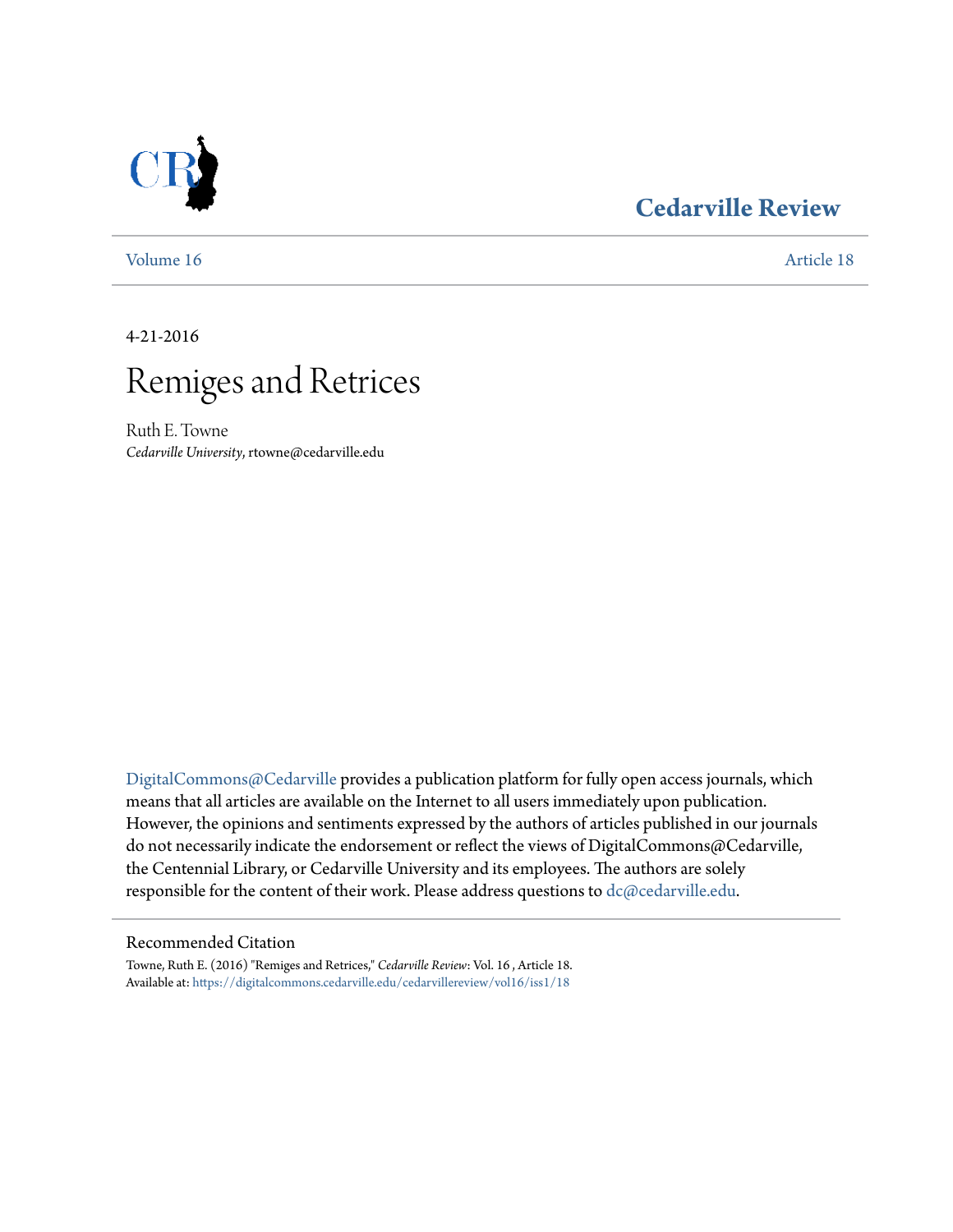## Remiges and Retrices

Browse the contents of [this issue](https://digitalcommons.cedarville.edu/cedarvillereview/vol16/iss1) of *Cedarville Review*.

# **Creative Commons License**

This work is licensed under a [Creative Commons Attribution-Noncommercial-No Derivative Works 4.0](http://creativecommons.org/licenses/by-nc-nd/4.0/) [License.](http://creativecommons.org/licenses/by-nc-nd/4.0/)

### **About the Contributor (Optional)**

Ruth Towne is an emerging author from Southern Maine. Recently, The Magnolia Review featured her nonfiction piece "Nine Months of Conflict Taught Me How To Say 'No'" and Foliate Oak published three of her poems, "Perkins Cove Port, Ogunquit," "The Red Paint Grave," and "Nor'easter." She spends her spare time helping high school and college students improve their writing, and she also enjoys hiking and running in New England with Gunner, her German Shepherd.

Follow this and additional works at: [https://digitalcommons.cedarville.edu/cedarvillereview](https://digitalcommons.cedarville.edu/cedarvillereview?utm_source=digitalcommons.cedarville.edu%2Fcedarvillereview%2Fvol16%2Fiss1%2F18&utm_medium=PDF&utm_campaign=PDFCoverPages)



Part of the [Poetry Commons](http://network.bepress.com/hgg/discipline/1153?utm_source=digitalcommons.cedarville.edu%2Fcedarvillereview%2Fvol16%2Fiss1%2F18&utm_medium=PDF&utm_campaign=PDFCoverPages)

This poetry is available in Cedarville Review: [https://digitalcommons.cedarville.edu/cedarvillereview/vol16/iss1/18](https://digitalcommons.cedarville.edu/cedarvillereview/vol16/iss1/18?utm_source=digitalcommons.cedarville.edu%2Fcedarvillereview%2Fvol16%2Fiss1%2F18&utm_medium=PDF&utm_campaign=PDFCoverPages)